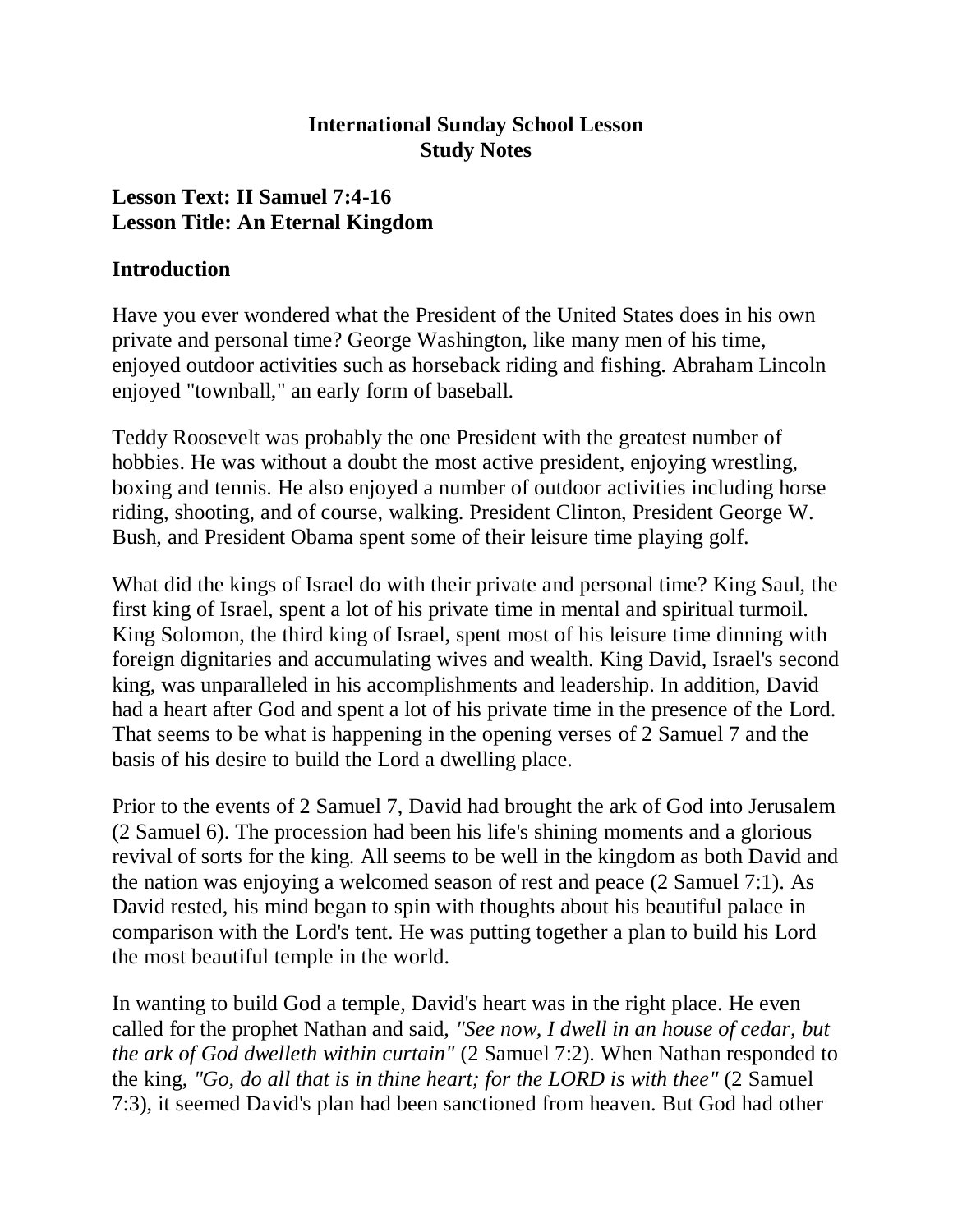plans. And God's plans would not permit David to build God a house. Instead, God would build a house for David!

### **An Eternal Kingdom: David's Plans Rejected (2 Samuel 7:4-7)**

### Verse 4-5

"And it came to pass that night, that the word of the Lord came unto Nathan, saying, Go and tell my servant David, Thus saith the Lord, Shalt thou build me an house for me to dwell in?"

On the same "night" David was meditating and planning to build God a house, God spoke to "Nathan" and revealed to him that he had spoken to soon when he told David to proceed with his plans. Not every word of a prophet was inspired. But the words Nathan would now speak to David were inspired by God as indicated in the words, "the word of the LORD came unto Nathan, saying."

"Go and tell my servant David, Thus saith the LORD, Shalt thou build me an house for me to dwell in?" Nathan's message to David was spoken in the form of a question but the answer is obvious in the words "Shalt thou." God had not commanded David to build Him "an house." The word "house" is used 15 times in this chapter alone and in 3 different ways. It refers to David's palace (vv.1-2); the Temple (vv.5, 7, 13); and David's dynasty (vv.11, 13, 16, 18-29).

The message God gave to Nathan was a hard message for Nathan to hear and even harder to repeat to King David. But God is merciful and kind to David even in rejecting his proposal. He addressed David as "my servant" which would be like pouring soothing ointment in a hurting wound. It was not God's intention to hurt David with the rejection of his plan but rather to reveal that He had something better. God's refusal wasn't a rejection of His faithful "servant" but a redirection. Sometimes when God says, "no," there are better things ahead!

# Verse 6

"Whereas I have not dwelt in any house since the time that I brought up the children of Israel out of Egypt, even to this day, but have walked in a tent and in a tabernacle."

God gives David a small history lesson through the words of Nathan. He reminds David that He had never "dwelt in any house" since He delivered the "children of Israel out of Egypt." "Even to this day" covered a period of about 400 years in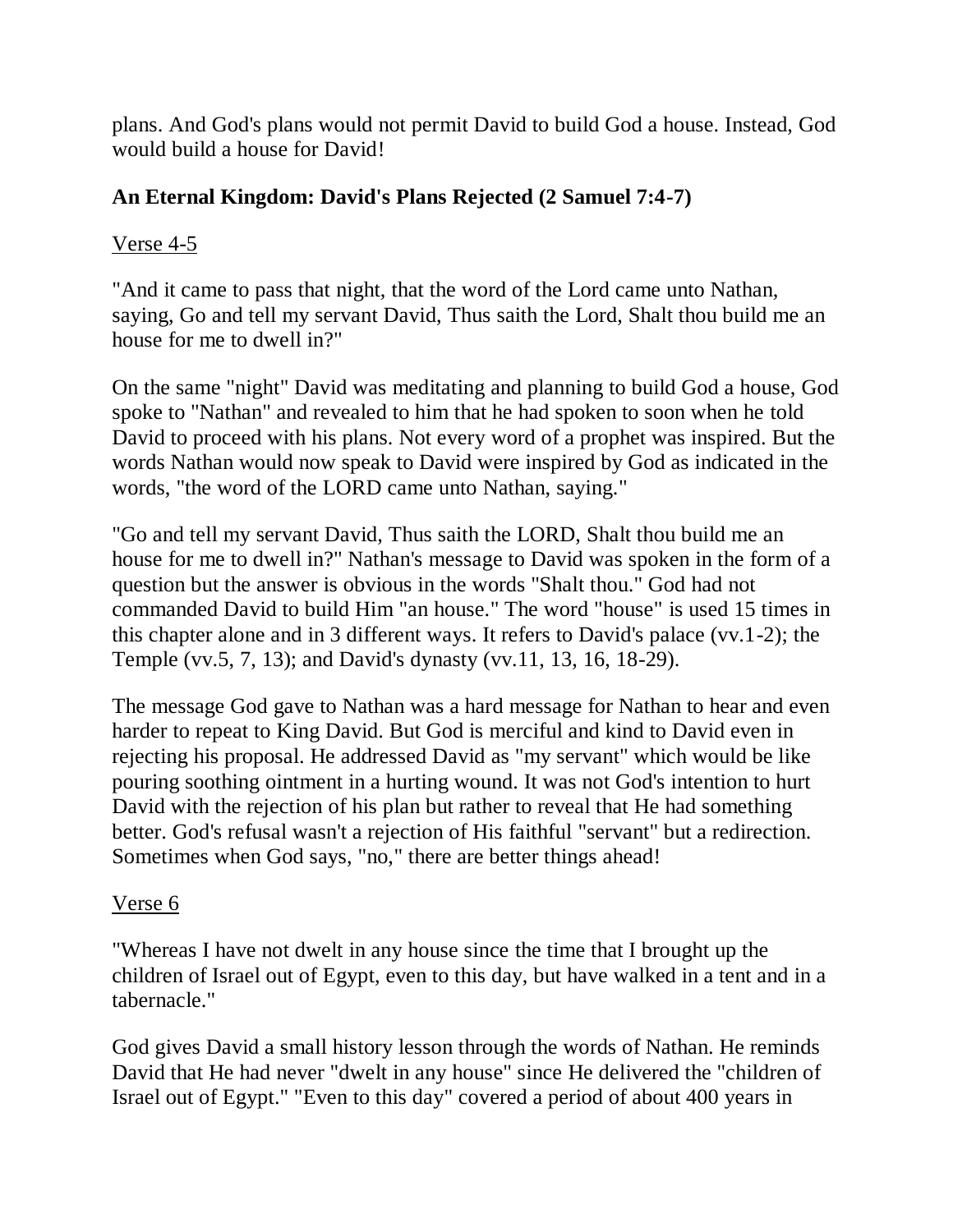which God manifested Himself "in a tent and in a tabernacle," but not in a permanent structure. The pilgrim identity and portability which the "tent" and the "tabernacle" portrayed was deliberate on God's part. As a people Israel was wandering in the desert and in a state of unsettledness. Thus far, then , the building of a permanent "house" was not necessary to guarantee God's presence.

### Verse 7

"In all the places wherein I have walked with all the children of Israel spake I a word with any of the tribes of Israel, whom I commanded to feed my people Israel, saying, Why build ye not me an house of cedar?"

Throughout all "the places" God had "walked with all the children of Israel," He had never spoken "a word" to "any of the tribes of Israel" or asked them, "Why have you not built me a house of cedar?" God had never once even hinted that He wanted a permanent structure in which to dwell. At this point in Israel's history, they needed a shepherd "to feed" them, not a temple. It seems as if God is asking, "Whose idea is this, anyway?"

There are ministries and churches that have never been designed or ordained by God. Often men have good ideas in their minds and ask God to bless their ideas. The only things God blesses are those things which He ordains. It is always better to meet with God in a tent of His appointing than in a building of your own making! Just because your hearts in the right place; just because your plan is a good plan; just because your friends approve it; that doesn't mean it was God's will! Every plan we design for God isn't necessarily of God!

# **An Eternal Kingdom: God's Plans Revealed (2 Samuel 7:8-16)**

Although the word covenant is not used in 2 Samuel 7, the promises that God makes to David in 2 Samuel 7:8-16 is called the Davidic Covenant. Out of a genuine heart of love for God, David wants to build God a house. God has told him, "No," and that must have been disappointing. But God has something greater for David. God has something even more lasting than the temple which will eventually be built by his son Solomon and destroyed in 586 B.C., then rebuilt and then destroyed in 70 A.D. What God has in store is revealed in the following verses.

Verse 8-9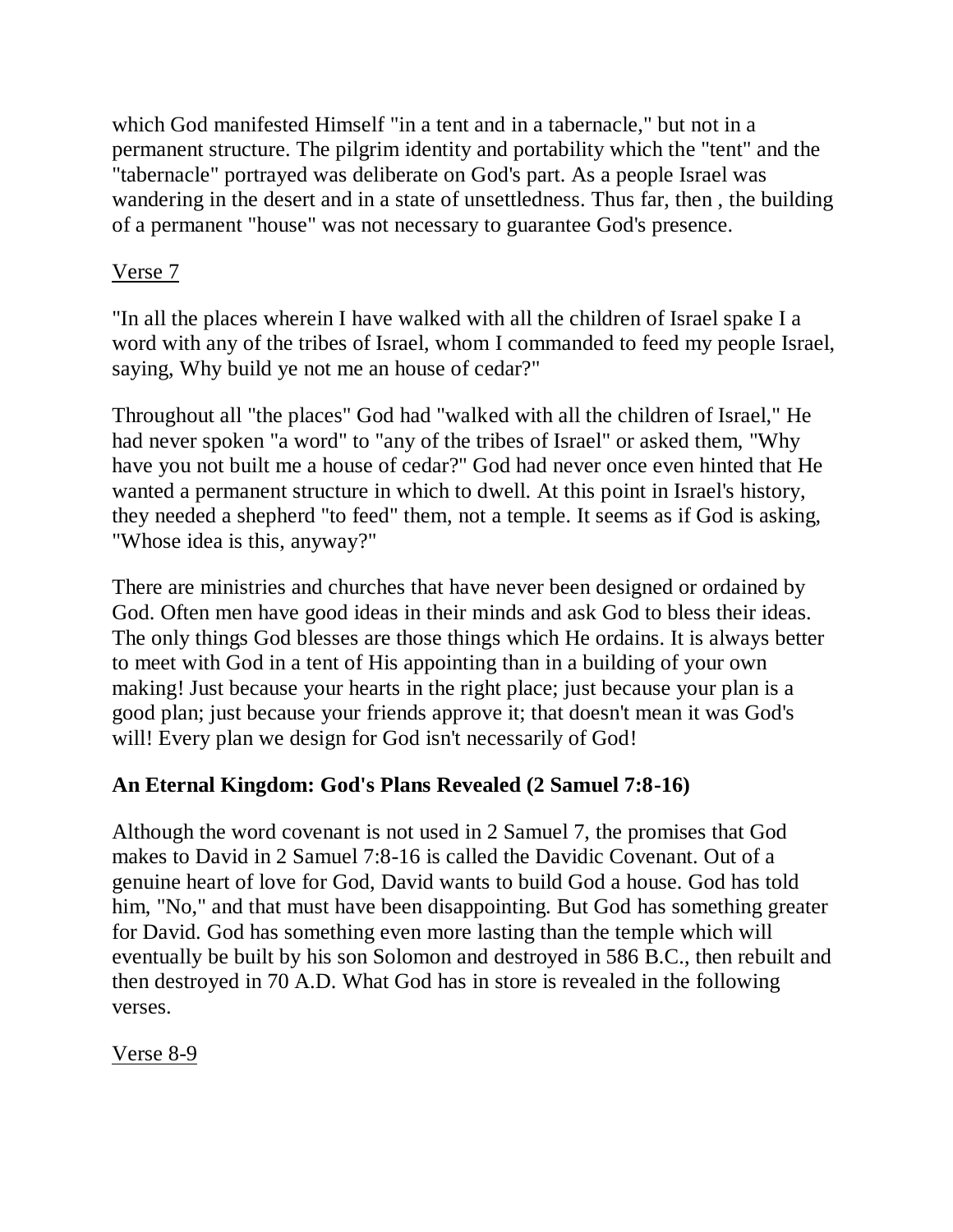"Now therefore so shalt thou say unto my servant David, Thus saith the Lord of hosts, I took thee from the sheepcote, from following the sheep, to be ruler over my people, over Israel: And I was with thee whithersoever thou wentest, and have cut off all thine enemies out of thy sight, and have made thee a great name, like unto the name of the great men that are in the earth."

"Now," or, "now that God had revealed why He rejected David's plan," God tells Nathan what to "say unto my servant David." This is the second time God has referred to David as "my servant." Although it is obvious David hadn't prayed about his plan to build God a house and that his plan was not God's will at this time, God didn't treat David with disdain. David is still God's "servant" and because of God's love and grace He will use David greatly to establish not just a "house," but an eternal kingdom. He is about to hear some wonderful promises that far outweighed building God a "house."

Speaking through the prophet Nathan, God told David: "I took thee from the sheepcote, from following the sheep, to be ruler over my people, over Israel: And I was with thee whithersoever thou wentest, and have cut off all thine enemies out of thy sight, and have made thee a great name, like unto the name of the great men that are in the earth." Whereas God spoke to David about the national history of Israel in verses 6-7, He now speaks to David about his own personal history. Nathan's words, "I took thee from the sheepcote, from following the sheep" would take David's mind back to his humble home in Bethlehem with his father Jesse and his brothers. He was just a humble shepherd when the prophet Samuel came to his home to anoint him to be the next king of Israel. David wasn't even in the house when Samuel came but was summoned from the field and then the prophet anointed him (1 Samuel 16:1-13).

"To be ruler over my people, over Israel" signifies that God had called David to do a great work. God chooses seemingly insignificant people, forgotten people, overlooked people, and even rejected people to accomplish His will (1 Corinthians 1:27-28; Ephesians 1:4; 2 Thessalonians 2:13; 2 Timothy 2:4; James 2:5).

"And I was with thee whithersoever thou wentest, and have cut off all thine enemies out of thy sight, and have made thee a great name, like unto the name of the great men that are in the earth." The widespread and well known victories of King David and Israel over their enemies, were not just for conquering territory. Everyone today who has any knowledge of the word of God knows who David is. And that is because God "made" him a "great name."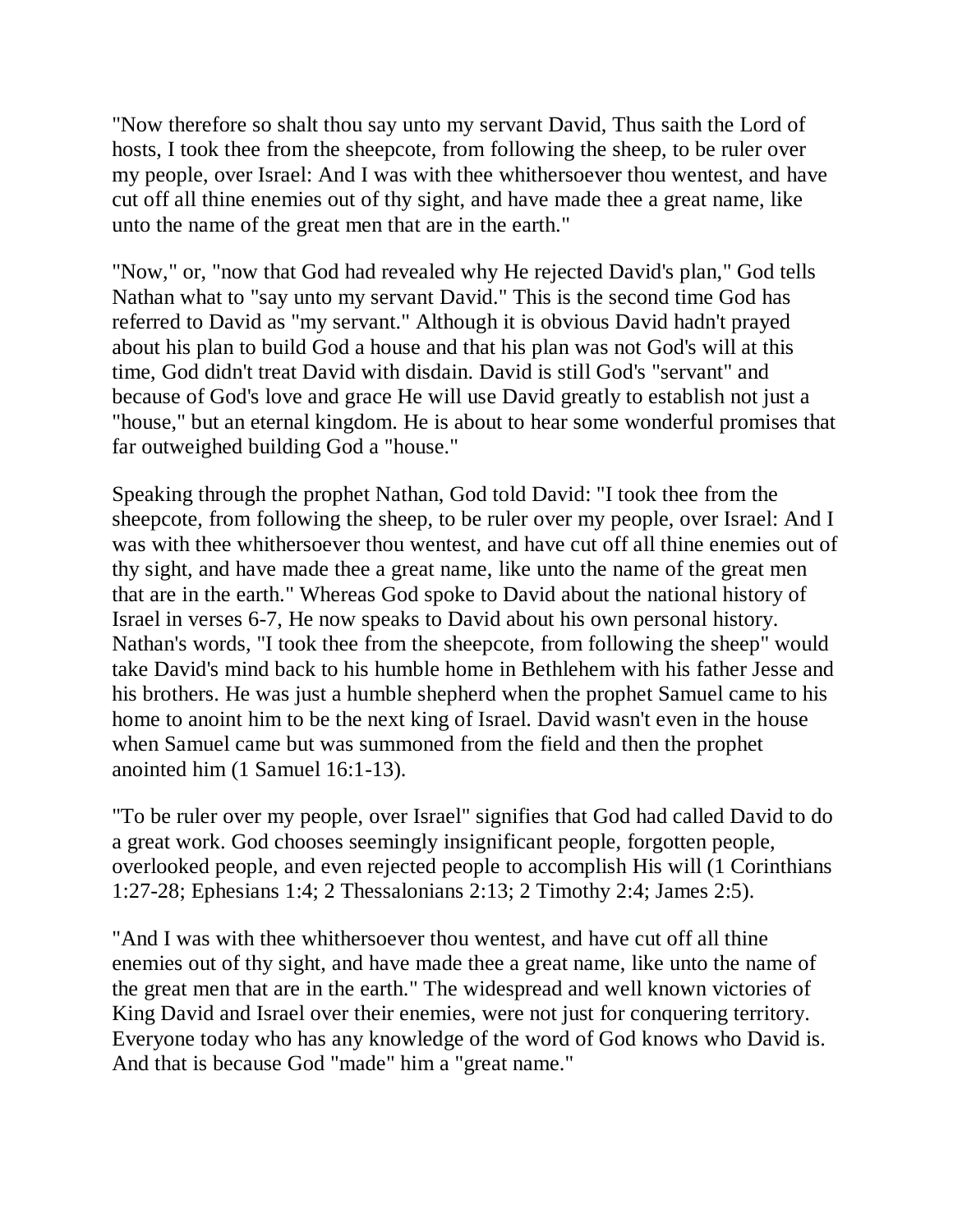Nathan's words go much deeper and farther than just the time of David. If the coming Messiah was to be from the lineage of "David," it was necessary that the king should hold a special place in the hearts of all the Israelites. In the Old Testament, no king is God's "servant" except David; no king is connected with Messiah but David. Therefore, God "cut off all" David's "enemies" "made" David "a great name."

### Verse 10-11

"Moreover I will appoint a place for my people Israel, and will plant them, that they may dwell in a place of their own, and move no more; neither shall the children of wickedness afflict them any more, as beforetime, And as since the time that I commanded judges to be over my people Israel, and have caused thee to rest from all thine enemies. Also the LORD telleth thee that he will make thee an house."

"Moreover" means "and," or every detail mentioned is part of God's plan. God "will appoint," God "will plant" His people in the Promised Land. David wants to build God a "house" and God is building a nation with plans to "appoint a place for my people Israel." We learn from Genesis 12-17 the foundation of God's purposes and dealings with Israel in His covenant with Abraham. God promised him: a land; a great name; to multiply descendants; and his blessing and protection. Now God's covenant with David builds on Abraham's covenant, for it speaks about the same things, the nation, the land, and the Messiah.

Anyone who knows the history of Abraham and the nation of Israel know they have been "afflicted" by the "wickedness" of evil men and nations. Some of the "affliction" they have suffered has been the result of their own sinfulness and they suffered in Babylonian captivity for seventy years (Deuteronomy 30:1-5). However, Israel's unfaithfulness to God did not cancel God's faithfulness to keep His promises made to them. Ultimately, God's promise to David is not fulfilled in a political or military event but through the gospel of Jesus Christ. By the power of the gospel of Jesus Christ God gives lasting peace, unshakable security, and true identity to His people, wherever they are in the world.

"Also the LORD telleth thee that he will make thee an house" is actually the fifth promise in the Davidic Covenant. The previous four are: 1) "I will make your name great" (v.9). 2) "I will appoint a place for my people Israel" (v.10). 3) "I will plant them that they may dwell in a place of their own, and move no more"  $(v.10)$ . 4) "I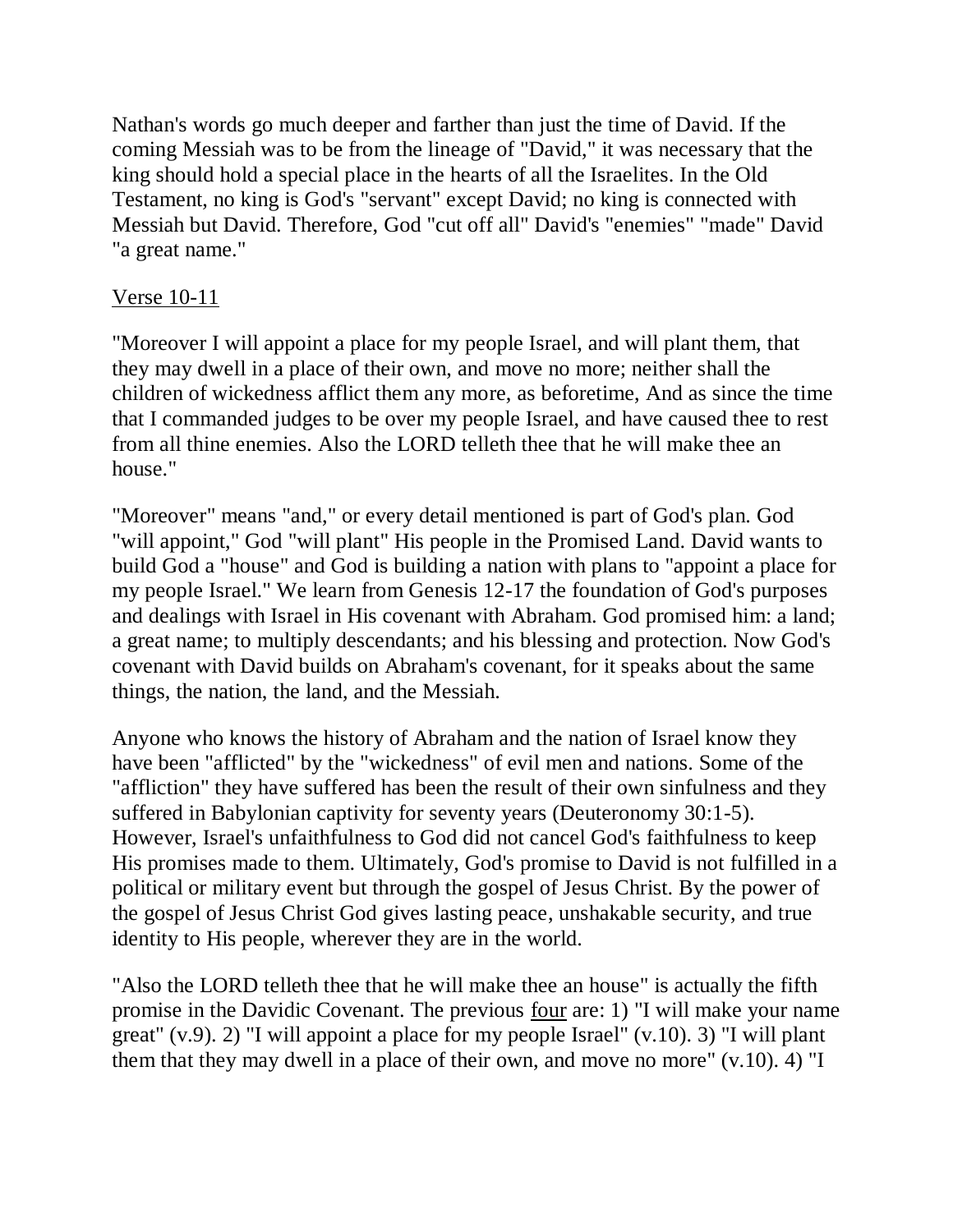will cause thee to rest from all thine enemies" (v.11). The fifth is, "The LORD telleth thee that he will make thee an house" (v.11).

Before you stick David with the label of being out of God's will with his desire to build God a house, think about the fact that David was just a little ahead of schedule. Instead of David building a "house" for God, God will "make" David "an house" that will result in the coming Messiah and the gospel of Jesus Christ!

### Verse 12

"And when thy days be fulfilled, and thou shalt sleep with thy fathers, I will set up thy seed after thee, which shall proceed out of thy bowels, and I will establish his kingdom."

With the word "when" we now have God's timing in the fulfillment of this unconditional eternal covenant with David. It will be after David's death when he will "sleep with his fathers" that God will raise up David's offspring to succeed him. Then God "will establish his kingdom."

You know, timing is everything. God's first announcement of the coming of the Savior was given in Genesis 3:15, informing us the Savior would be a human being not an angel. The *"seed"* of a woman in Genesis 3:15 is a clear reference to the Messiah, the Lord Jesus Christ (Galatians 3:16). Next, in Genesis 12:3, God tells us the Savior would be Jewish, coming through the lineage of Abraham. Then in Genesis 49:10, the Savior would come through the tribe of Judah. Now we learn here that Messiah would come through David's family. Then Micah 5:2, we learn His birth place would be in Bethlehem. No wonder David was gets stirred up and worships in verse 18-29 of 2 Samuel when he learned that Messiah would be known as *"the Son of David"* (Matthew1:1).

### Verse 13

"He shall build an house for my name, and I will stablish the throne of his kingdom for ever."

"He" is a reference to David's son, Solomon. It was King Solomon who built the temple. When Nathan spoke these words, the one who would "proceed out of David's bowels," Solomon, was the second son born to David and Bathsheba, was not yet born. This is a remarkable testimony to God's power and grace in working all things to His glory (Romans 8:28). God was saying, "David, we're going to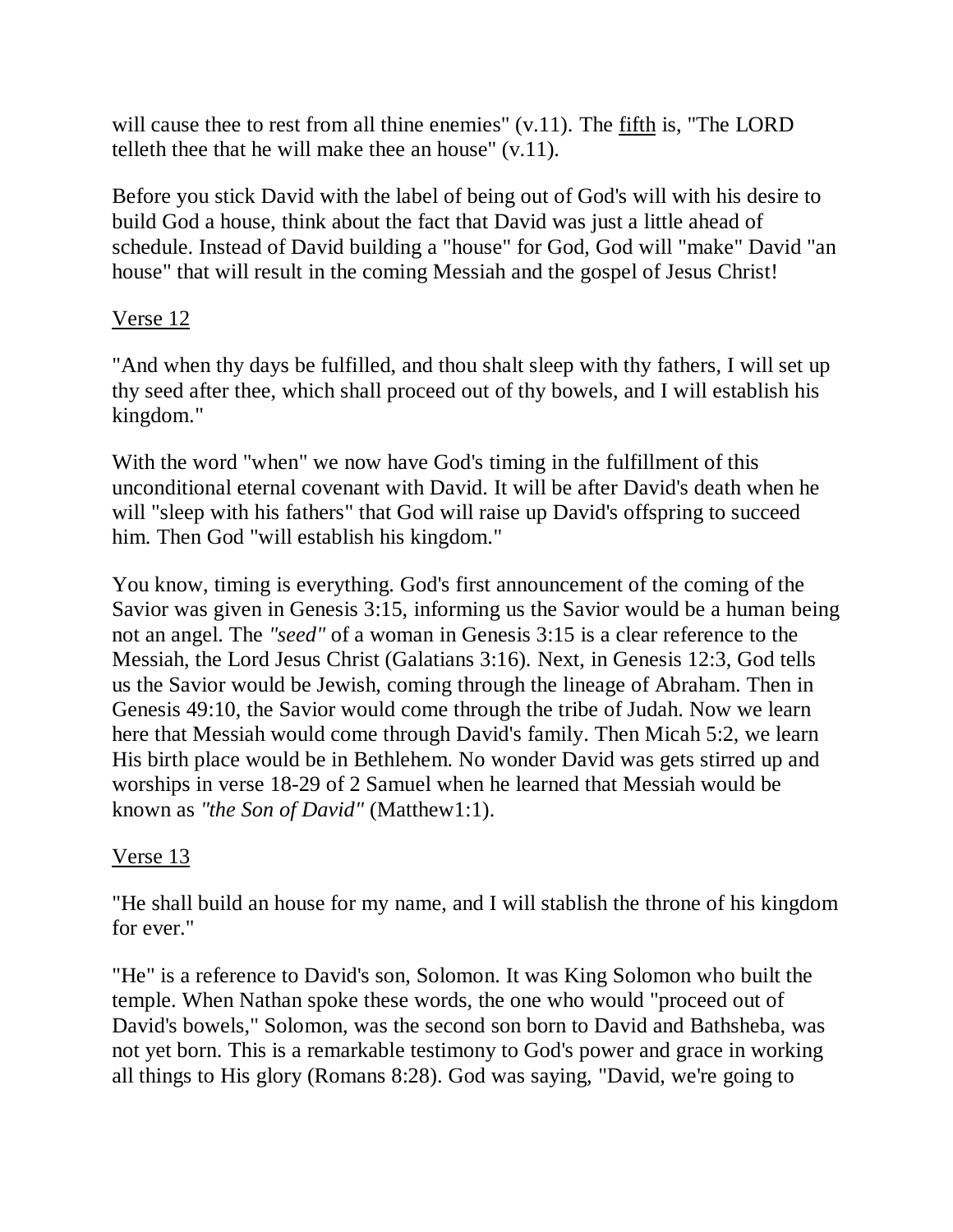build a house, but it's going to be your son, not you, who's going to carry on these promises of the kingdom and build the house that you have thought of."

### Verse 14-15

"I will be his father, and he shall be my son. If he commit iniquity, I will chasten him with the rod of men, and with the stripes of the children of men: But my mercy shall not depart away from him, as I took it from Saul, whom I put away before thee."

In the Old Testament, the relation between Father and son denotes the deepest, and most special kind of love. As a "father" to David's sons, God would not tolerate any of David's descendants disobeying Him. If that happened, God would "chasten him with the rod of men, and with the stripes of the children of men." However, even when God chastened David's descendants, He treated them as "sons," and because of God's "mercy" He promised to never remove them from His favor, like He removed King Saul (1 Samuel 13:13-14; Psalm 89:20-37).

### Verse 16

"And thine house and thy kingdom shall be established for ever before thee: thy throne shall be established for ever."

Just as Presidents and national leaders wonder about their legacy, every biblical king wondered what would happen to his kingdom. God gives David some powerful words of assurance in this verse. This may be a short verse that doesn't demand a lot of explanation but please don't miss the wonder of it. Notice the words, "established" and "for ever." They are repeated twice in a twenty word sentence. David's "kingdom" and his "throne" will never crumble. What a promise! What a plan!

# **Conclusion**

Although the Scriptures don't tell us, David must have been let down when Nathan came to him with a divine, "No, God said you can't build the house." As Nathan began to tell David what the Lord had told him, David must have wondered how it all would work out and how all the pieces would fit together. Had David been like most of us, the disappointment of God's "no" might have blinded him to the joy of God's promise. He could have even become bitter and jealous that the house he wanted to build for God would be built by his son. Thankfully, David didn't make that mistake.